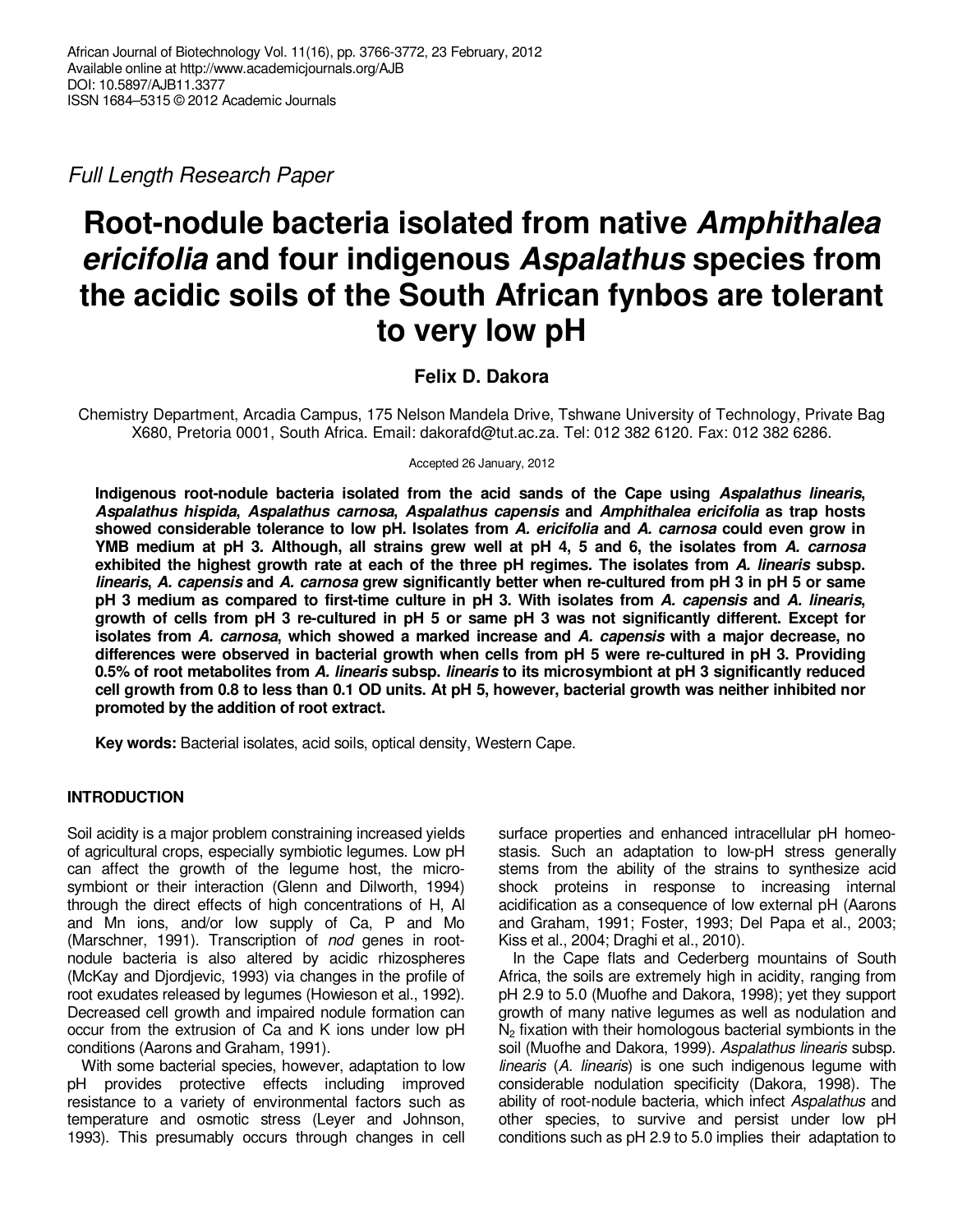the naturally acidic soil environment. The aim of this study was to determine whether root-nodule bacteria isolated from selected indigenous legumes growing in the acid soils of the Western Cape are naturally tolerant to low pH stress.

#### **MATERIALS AND METHODS**

#### **Isolation of N2-fixing bacteria from root nodules**

Nodules were collected from field plants of A. linearis subsp. linearis, Aspalathus capensis, Aspalathus carnosa, Aspalathus hispida and Amphithalea ericifolia to isolate the microsymbionts (Vincent, 1970). Nodules were washed free of soil, tissue-dried and immersed in 75% ethanol for 3 min followed by another 3 min exposure to 0.1% acidified HgCl<sub>2</sub> solution. After rinsing 10 times with sterile de-ionized water, each nodule was dissected and the pink bacteroid tissue was crushed, and a drop of the turbid suspension was used to streak onto yeast mannitol agar (YMA) plates and incubated at 28°C. Isolated single colonies were selected, re-streaked and authenticated to be the nodule-forming bacteria (Vincent, 1970; Dakora and Vincent, 1985) prior to their use as stock culture in various experiments in this study. These bacterial isolates were in general, slow-growing to mediumgrowing on YMA plates. However, because the 16S rDNA gene was not sequenced to show the genetic relatedness of these isolates to Bradyrhizobium in this study, they are simply referred to here as rootnodule bacteria.

#### **Assessing natural acid tolerance in indigenous root-nodule bateria**

Bacterial tolerance of low pH was tested by growing each of the five isolates in yeast mannitol broth (Vincent, 1970). Different pH levels were obtained by adjusting the media with NaOH or HCl while keeping P content the same at each pH. One millilitre of bacterial culture prepared from single-colony isolates of each bacterium was added to sterile 200 ml yeast mannitol broth maintained at pH 3, 4, 5 or 6. In one instance, media with pH 7 and 8 were included in test the range of pH tolerance of the isolate from A. linearis. The bacterial cultures were maintained on a shaker and cell growth was monitored up to 35 or 74 h by reading optical densities at  $A_{600}$  on a spectrophotometer. The pH was measured at each sampling time. Four replicate cultures were used for each strain.

#### **Determining the adaptive response of indigenous root-nodule bacteria to low pH**

To assess the adaptive response of these indigenous root-nodule bacteria to low pH, the bacteria were cultured in yeast mannitol broth at pH 3 (1 ml cell suspension in 200 ml broth) and maintained with shaking for 14 days to test cell survival at this extremely low pH. The cells were then re-cultured in either pH 3 or 5, and growth was compared with first-time culture at pH 3. Similarly, bacteria grown at pH 5 for 14 days were re-cultured in media with same pH 5 or 3, and growth was measured at  $A_{600}$  for comparison with that of first-time culture at pH 5. In all instances, four replicate cultures were used for each strain and pH was measured at the beginning and end of the experiment.

#### **Testing the effects of A. linearis root metabolites on growth of its microsymbiont at low pH**

The effects of root metabolites on growth of A. bacterial symbionts at pH 3 and 5 were tested using 0.5% (1 ml root extract to 200 ml broth medium) concentration of sterile root extract from A. linearis. The root

extract was obtained by grinding 1 g fresh weight of root tissue in 10 ml of 80% HPLC grade methanol, centrifuging and autoclaving the supernatant. After adding 1 ml bacterial cells to pH 3 or 5 media containing 0.5% metabolites, growth rates of each culture were measured at  $A_{600}$  over a 35-h period from lag phase to stationary phase. The medium pH was monitored each time. Four replicate cultures were used for each strain.

#### **Statistical analysis**

Data on rates of bacterial cell growth were analysed statistically using one-way ANOVA with STATISTICA software Program version 7.1.

### **RESULTS AND DISCUSSION**

## **Response of bacterial isolates to growth in different pH levels**

Time-course measurements of cell growth at pH 3, 4, 5, 6, 7 and 8 over a 74-h period showed that a slow-growing,  $N_{2}$ fixing isolate from A. linearis could survive pH 3 and 4 conditions, and improved its growth as the medium acidity increased from pH 5, 6, 7 to 8 from 36 to 74 h (Figure 1). In contrast, the slow-growing bacterial isolates from A. ericifolia, A. carnosa and A. hispida showed significantly better growth at pH 3 (Figure 2a). Although, all isolates grew at pH 4, A. carnosa and A. ericifolia were again more tolerant to this pH level, followed by A. capensis, especially after 25 h (Figure 2b). Although, all isolates grew well at pH 5 and 6 (Figure 2c and d), those from A. linearis, A. hispida, A. carnosa, A. capensis and A. ericifolia could also survive in laboratory media at pH 3 and 4 (Figures 1 and 2), levels low enough to constitute acid stress. This suggests that these slow-growing,  $N_{2}$ -fixing strains isolated from acidic soils of the Western Cape can tolerate very low pH conditions. Some strains were however more adapted to low-pH stress than others. For example, the isolate from A. carnosa significantly outgrew the other isolates at all pH levels tested, except at pH 3, where A. ericifolia isolate showed the best growth (Figure 4). These data support the view that native populations of root-nodule bacteria in acidic soils are naturally tolerant to the low pH conditions prevailing in their niche (Lindstrom and Myllyniemi, 1987).

The ability of these symbiotic isolates to grow in a wide range of acidic conditions has also been observed in some pathogenic bacteria such as Salmonella typhimurium (Foster et al., 1994). This adaptation to low pH is apparently triggered in most bacteria by an acid protection system controlled by pH-regulated genes, which induce increased resistance to acid stress (Foster et al., 1994; Glenn and Dilworth, 1994; Tiwari et al., 1996a, b). In Sinorhizobium meliloti, actR and actS genes were found to be responsible for sensing and response to low pH, while actA gene directly controlled acid tolerance, as its deletion resulted in acid-sensitivity in an otherwise acid-tolerant strain (Tiwari et al., 1996a). Whether these same genes regulate acid tolerance in the indigenous strains from the Cape, remains to be determined.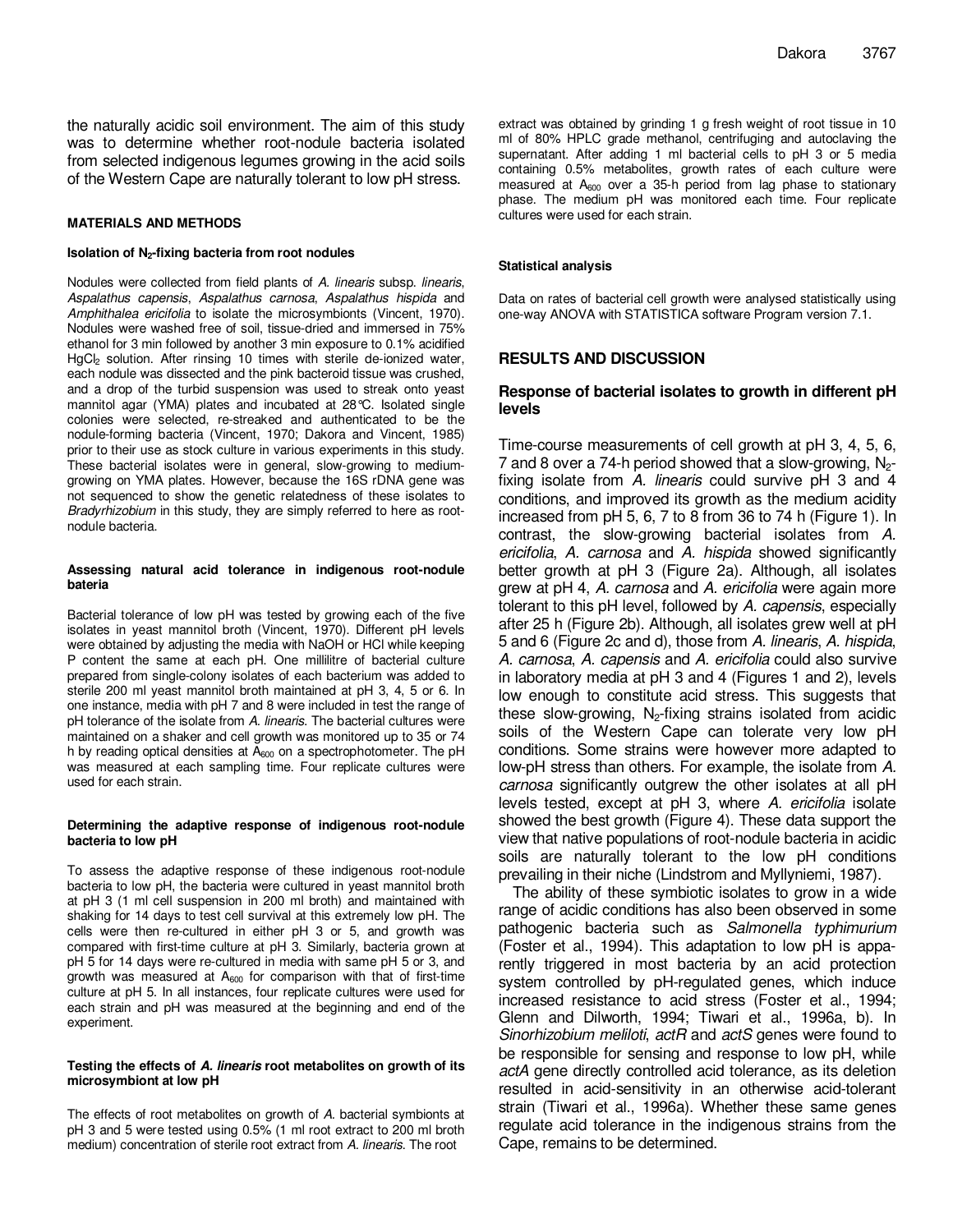

**Figure 1.** Responses of a slow-growing, N<sub>2</sub>-fixing isolate from A. linearis subsp. linearis to growth in different pH levels. Values with dissimilar letters within each grouped bar chart are significantly different at p < 0.05 using one-way ANOVA. ns = Not significant.

Except for the strains from A. capensis and A. linearis, the other isolates grew significantly better when transferred from pH 3 to 5 as compared to first-time growth in pH 3, or when re-cultured in same pH 3 (Figure 3a). Also, all isolates previously cultured in pH 3 grew significantly better when re-cultured in same pH 3 when compared with firsttime growth in pH 3, with the exception of bacteria from A. ericifolia and A. hispida (Figure 3a). In contrast, all isolates except that from A. carnosa exhibited a significantly decreased cell growth when re-cultured from pH 5 in pH 3 (Figure 3b). There was also a significant decrease in growth of cells during first-time culture of A. ericifolia, A. carnosa and A. hispida isolates in pH 5 as compared to reculture from pH 5 in pH 5 (Figure 3b). The better growth of bacteria when transferred from pH 3 to 5 relative to reculturing in same pH 3 (Figure 3a) could be attributed to the induction of new proteins at pH 5. On the other hand, reculturing cells from pH 5 in pH 3 significantly reduced growth as a consequence of pH shock, especially when these were compared with pH 5 cells re-cultured in same pH 5 (Figure 3b). Although, these slow-growing bacterial symbionts may have survived the acid stress in soils at pH 3 or 4, cell growth was apparently limited, and became greatly enhanced when root exudates elevated rhizosphere pH from 3 or 4 to pH 6.8 (Muofhe and Dakora, 2000).

The significant growth exhibited by pH 3-tolerant isolates

from A. ericifolia and A. carnosa on re-culturing in pH 5 (Figure 3a) suggests the versatility of these strains to survive different pH levels. Furthermore, the ability of the isolates from A. capensis and A. linearis to maintain at the same level of cell growth at both pH 3 and 5 following transfer from a previous pH 3 culture, does not only suggest strain differences in acid tolerance, but also differences in the nature and profile of proteins used to control acid tolerance. The significantly decreased growth when pH 5 cells were re-cultured in pH 3 medium (Figure 3b) could suggest the requirement for new proteins to be synthesized for cell growth to occur at the lower pH level. In this study, viable cell count was not done as evidence of acid tolerance (Thorton, 1984; O'Hara et al., 1988; Clarke et al., 1993), however, the significantly rapid growth obtained with the transfer of bacteria from pH 3 or 5 to same or new pH level could imply that the optical densities measured were most likely those of live, viable cells, and not exo-polysacharrides. Although, nutrient limitation including low carbon supply in culture medium, can cause rapid decline in cell viability of rhizobia (Clarke et al., 1993), in this study, a rich YMB medium was used (Vincent, 1970), thus eliminating such a possibility of a decrease in cell viability. So, the reduced bacterial growth observed at lower pH levels, and the changes in OD units obtained with reculturing isolates from pH 5 to 3 can only be attributed to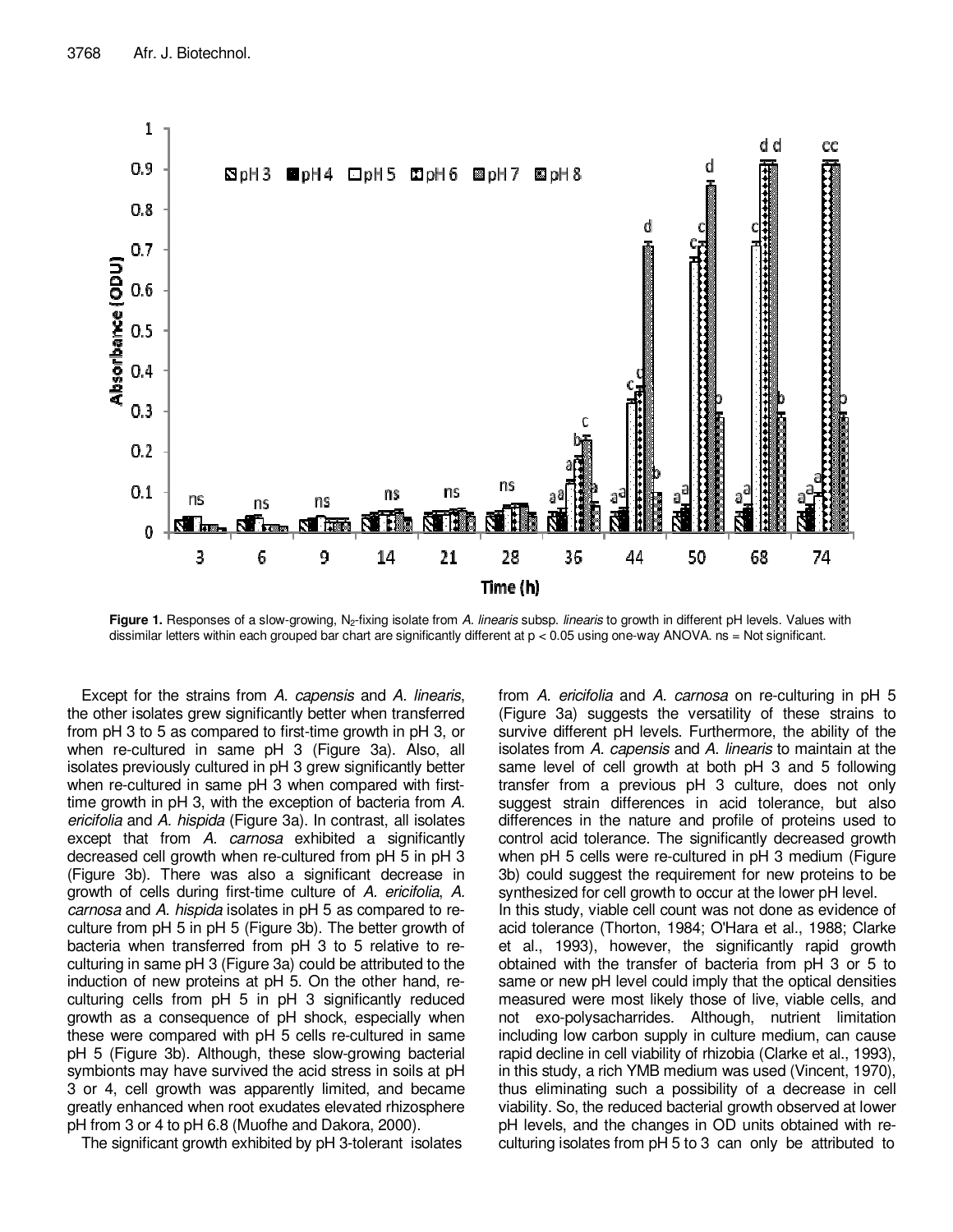

Figure 2. pH effects on growth of N<sub>2</sub>-fixing bacterial isolates from root nodules of five indigenous legumes. Values with dissimilar letters within each grouped bar chart are significantly different at p < 0.05 using one-way ANOVA.

acid shock and its possible effects on protein synthesis.

# **Effect of Aspalathus root metabolites on growth of its bacterial symbiont**

Growing the microsymbiont of A. linearis at pH 3 with 0.5% of the legume's root metabolites significantly reduced cell growth from 0.8 to less than 0.1 OD units (Figure 4a). However, at pH 5, these root extracts neither promoted nor inhibited bacterial growth (Figure 4b). This growth response to root compounds could be a mechanism for controlling carbon cost of nodule formation under conditions of proton stress. If not, A. linearis must have some mechanism for modifying its rhizosphere pH (usually pH 2.9 to 5.0) in order to overcome this growth inhibition of its microsymbiont in the highly acidic soils of the Cederberg. It has been reported elsewhere that plants of A. linearis can elevate their rhizosphere pH from 4.0 to 6.8 in order to promote symbiotic establishment in the acidic soils of the Cederberg (Muofhe and Dakora, 2000). That way, the bacterial symbionts within the legume's rhizosphere environment would probably not experience the actual pH 3 or 4 found in non-rhizosphere bulk soils.

In situations where the nodule tissue pH is higher than external soil pH, microsymbionts released from senescing nodules into the acidic soil environment are likely to incur low cell viability as a consequence of pH shock. Also, inoculant strains prepared at neutral pH for field application in low pH soils could suffer rapid loss of cell viability due to low pH stress (Clarke et al., 1993). More importantly, the versatility in response exhibited by some strains to different pH regimes is a potentially useful trait for agriculture and land reclamation through their use as inoculants for soils with differing pH levels. In conclusion,  $N_2$ -fixing bacteria isolated from the acidic soils of the Cape fynbos were found to be tolerant to very low pH levels in laboratory media, indicating their adaptation to the environment of their origin.

## **ACKNOWLEDGEMENTS**

This work was supported by grants from the South African Research Chair in Agrochermurgy and Plant Symbioses, the National Research Foundation and the Tshwane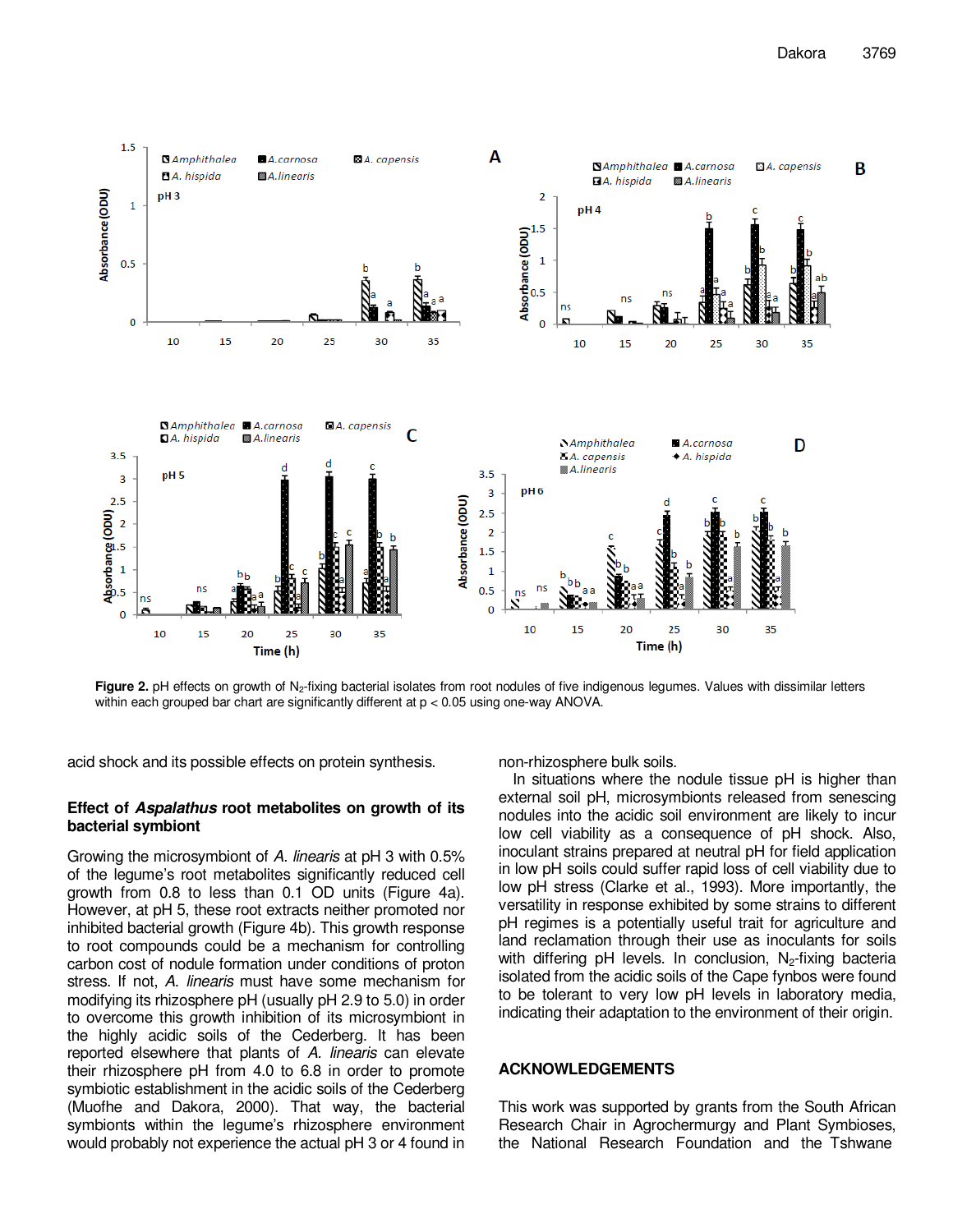

**Figure 3.** Response of slow-growing bacterial isolates to changes in pH: A) First-time culture in pH 3 when compared with pH 3 cells regrown in pH 3 and pH 3 cells regrown in pH 5; B) first-time culture in pH 5 when compared with pH 5 cells regrown in pH 5 and pH 5 cells regrown in pH 3. Values with dissimilar letters for each species are significantly different at p < 0.05 using one-way ANOVA.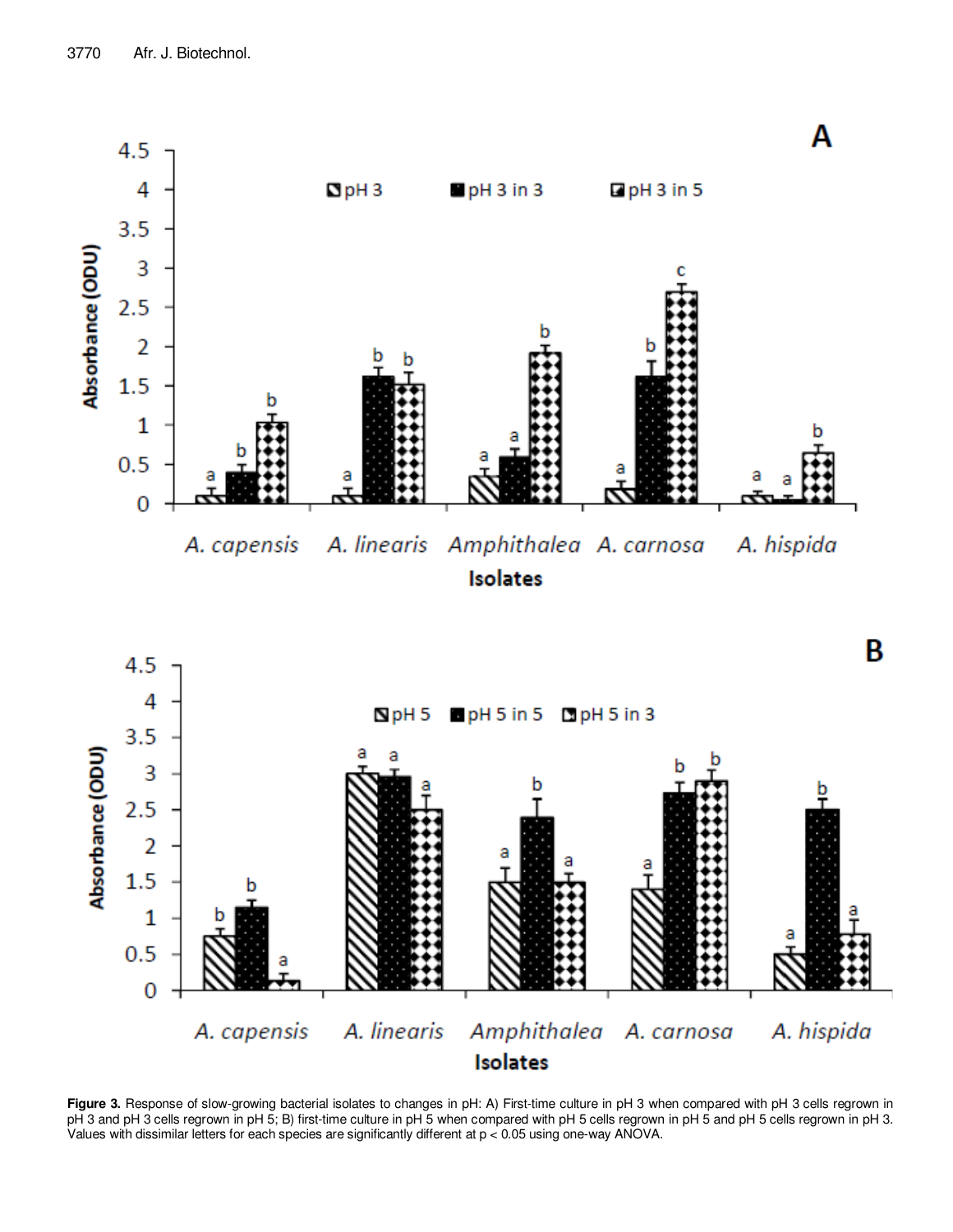



Figure 4. Root metabolite effect on growth in A) pH 3, and B) pH 5 of a slow-growing N<sub>2</sub>-fixing strain isolated from A. linearis subsp. linearis. Values with different letters at each time point are significantly different at p < 0.05 using one-way ANOVA.

University of Technology in Pretoria.

#### **REFERENCES**

- Aarons SR, Graham PH (1991). Response of Rhizobium leguminosarum bv. phaseoli to acidity. Plant Soil, 134: 145-151.
- Clarke LM, Dilworth MJ, Glenn AR (1993). Survival of Rhizobium meliloti WSM419 in laboratory culture: effects of combined pH shock and carbon substrate stress. Soil Biol. Biochem. 25: 581-586.
- Dakora FD (1998). Nodulation specificity of Aspalathus linearis subsp. linearis, a shrub tea legume indigenous to the Western Cape. In: Elmerich C, Kondorosi A, Newton WE (eds.). Biological Nitrogen Fixation for the 21st Century, Kluwer, Dordrecht. pp. 671-672.
- Dakora FD, Vincent JM (1985). Fast-growing bacteria from nodules of cowpea (Vigna unguiculata (L.) Walp.) J. Appl. Bacteriol. 137: 327-330.
- Del Papa ME, Pistorio M, Balague LJ, Draghi WO, Wegener C, Perticari A, Niehaus K, Lagares A (2003) A microcosm study on the influence of pH and the host plant on the soil persistence of two alfalfa nodulating rhizobia with different saprophytic and symbiotic characteristics. Biol. Fertil. Soils, 39: 112-116.
- Draghi WO, Del Papa MF, Pistorio M, Lozano M, Giusti M de los A, Tejerizo GAT, Jofre E, Boiardi JL, Lagares A (2010) Cultural conditions required for the induction of an adaptive acid-tolerance responses (ATR) in Sinorhizobium meliloti and the question as to whether or not the ATR helps rhizobia improve their symbiosis with alfalfa at low pH. FEMS Microbiol. Lett. 302: 123-130.
- Foster JW (1993). The acid tolerance response of Salmonella typhimurium involves transient synthesis of key acid shock proteins. J. Bacteriol. 175: